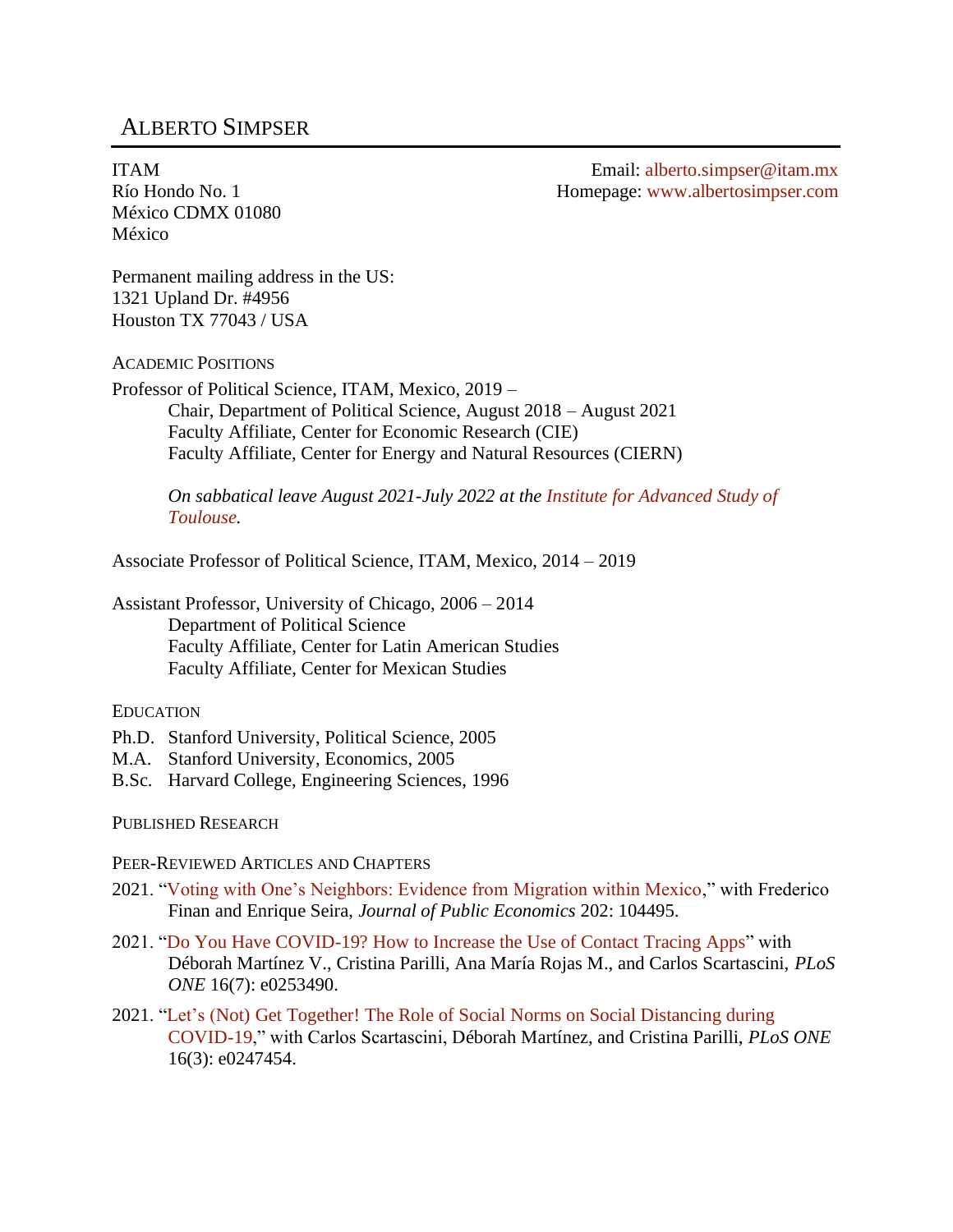- 2021. "The Political [Economy of Carbon Pricing: Lessons from the Mexican Carbon Tax](https://nam04.safelinks.protection.outlook.com/?url=https%3A%2F%2Flink.springer.com%2Fbook%2F10.1007%2F978-3-030-82759-5&data=04%7C01%7Cjuan.belausteguigoitia%40itam.mx%7C3e6d94ee9ea64db9ab5208d9c48c4c9a%7Cbc5eb99989e34663b72f13c503ec23cc%7C0%7C0%7C637756929742877112%7CUnknown%7CTWFpbGZsb3d8eyJWIjoiMC4wLjAwMDAiLCJQIjoiV2luMzIiLCJBTiI6Ik1haWwiLCJXVCI6Mn0%3D%7C2000&sdata=O%2Bt0yB2PMrjboy3hi7nKLyBZcpUP271OJABM7oQnF3M%3D&reserved=0)  [Experience for the Mexican Cap-and-Trade System,](https://nam04.safelinks.protection.outlook.com/?url=https%3A%2F%2Flink.springer.com%2Fbook%2F10.1007%2F978-3-030-82759-5&data=04%7C01%7Cjuan.belausteguigoitia%40itam.mx%7C3e6d94ee9ea64db9ab5208d9c48c4c9a%7Cbc5eb99989e34663b72f13c503ec23cc%7C0%7C0%7C637756929742877112%7CUnknown%7CTWFpbGZsb3d8eyJWIjoiMC4wLjAwMDAiLCJQIjoiV2luMzIiLCJBTiI6Ik1haWwiLCJXVCI6Mn0%3D%7C2000&sdata=O%2Bt0yB2PMrjboy3hi7nKLyBZcpUP271OJABM7oQnF3M%3D&reserved=0)" with Juan Carlos Belausteguigoitia and Vidal Romero in Simone Lucatello, ed., *Towards an Emissions Trading System in Mexico: Rationale, Governance, and Design Perspectives*, Springer.
- 2020. ["The Quality of Vote Tallies: Causes and Consequences,](https://doi.org/10.1017/S0003055420000398)" with Cristian Challú and Enrique Seira, *American Political Science Review* 114(4): 1071-1085.
- 2020. ["The Culture of Corruption Across Generations: An Empirical Study of Bribery Attitudes](https://doi.org/10.1086/708501)  [and Behavior,](https://doi.org/10.1086/708501)" *Journal of Politics* 82(4): 1373-1389.

Recipient of the *SAGE Best Paper Award*, Comparative Politics Section, American Political Science Association. (Previously titled: "Intergenerational Persistence of Attitudes towards Corruption").

- 2020. ["Electoral Handouts and Electoral Integrity during Mexico's 2018 Elections,](https://www.dropbox.com/s/f249jbgw5zuqmo9/GreeneSimpserPyGfinal.pdf?dl=0)" with Kenneth Greene. *Política y Gobierno* XXVII(2).
- 2018. ["Circles of Trust: A Proposal for Better Migrant Screening,](https://doi.org/10.1086/694338)" with Tom Ginsburg, *Journal of Legal Studies* 47(S1): 229-245.
- 2018. ["Dead but not Gone: Contemporary Legacies of Communism, Imperialism, and](https://doi.org/10.1146/annurev-polisci-062615-020900)  [Authoritarianism"](https://doi.org/10.1146/annurev-polisci-062615-020900) with Dan Slater and Jason Wittenberg, *Annual Review of Political Science* 21:419-439.
- 2017. ["When the \(Facebook\) Status and the \(Socioeconomic\) Status Went down to the Street:](https://www.megamot-journal.org.il/When+(Facebook)+status+and+(socioeconomic)+status+took+to+the+street+Communications+political+involvement+and+the+climate+of+opinion+in+the+summer+2011+protests+in+Israel_lan_english_11107_5324.aspx)  [Communications, Political Involvement and the Climate of Opinion in the Summer 2011](https://www.megamot-journal.org.il/When+(Facebook)+status+and+(socioeconomic)+status+took+to+the+street+Communications+political+involvement+and+the+climate+of+opinion+in+the+summer+2011+protests+in+Israel_lan_english_11107_5324.aspx)  [Protest,](https://www.megamot-journal.org.il/When+(Facebook)+status+and+(socioeconomic)+status+took+to+the+street+Communications+political+involvement+and+the+climate+of+opinion+in+the+summer+2011+protests+in+Israel_lan_english_11107_5324.aspx)" with Jacob Shamir and Yossi David, *Megamot.*
- 2017. ["Electoral Clientelism and Vote Buying in Mexico.](https://www.dropbox.com/s/mzey1eg4ekgop5n/Capitulo15-Simpser.pdf?dl=0)" Book chapter in Ugalde and Hernández Quintana, eds., *Fortalezas y Debilidades del Sistema Electoral Mexicano 1990-2015. Perspectiva Federal y Local*, Tribunal Electoral del Poder Ejecutivo de la Federación e Integralia, A.C. (in Spanish).
- 2016. ["The Political Economy of Social Spending in Local Government: A Study of the 3x1](https://doi.org/10.1353/lar.2016.0013)  [Program in Mexico,](https://doi.org/10.1353/lar.2016.0013)" with Juan Fernando Ibarra, Lauren Duquette-Rury, and José Antonio Hernández Company, *Latin American Research Review*, 51(1): 62-83.
- 2015. ["Electoral Manipulation as Bureaucratic Control,](https://doi.org/10.1111/ajps.12122)" with Scott Gehlbach, *American Journal of Political Science*, 59(1): 212-224.
- 2012. ["Does Electoral Manipulation Discourage Voter Turnout? Evidence from Mexico,](https://doi.org/10.1017/S0022381612000333)" *Journal of Politics*, 74(3): 782-795.
- 2012. ["Can International Election Monitoring Harm Governance?"](https://doi.org/10.1017/S002238161100168X) with Daniela Donno, *Journal of Politics* 74(2): 501-513.
- 2011. ["Comparing the Accuracy of RDD Telephone Surveys and Internet Surveys Conducted](https://doi.org/10.1093/poq/nfr020)  [with Probability and Non-Probability Samples,](https://doi.org/10.1093/poq/nfr020)" with Jon Krosnick and others. *Public Opinion Quarterly* 75(4): 709-747.
- 2008. ["Unintended Consequences of Election Monitoring,](https://muse.jhu.edu/chapter/1202038)" in Michael Alvarez, Thad Hall, and Susan Hyde, *Election Fraud: Detecting and Deterring Electoral Manipulation*, Washington, DC: Brookings Institution Press.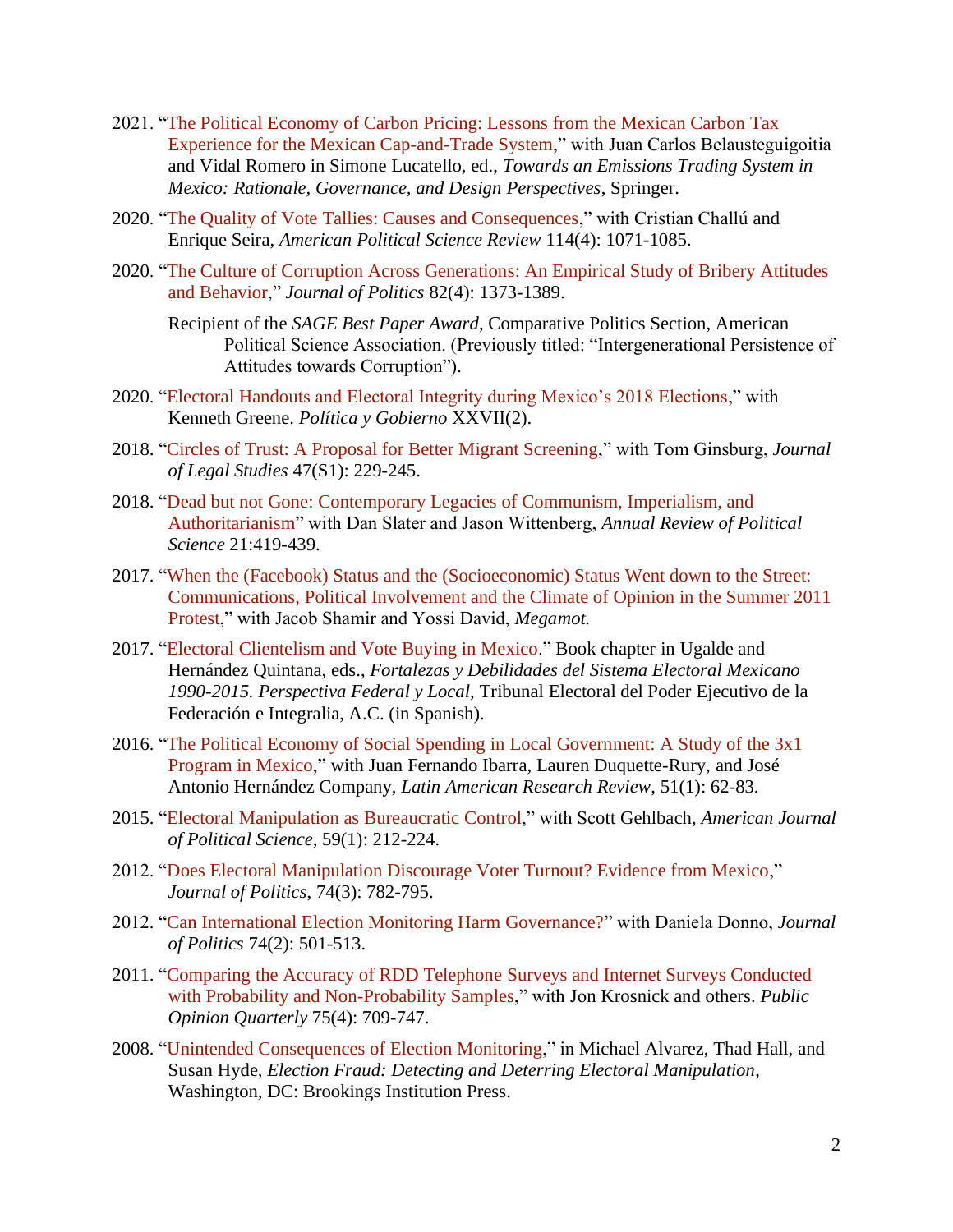#### PEER REVIEWED BOOKS

- 2014. *[Constitutions in Authoritarian Regimes](https://doi.org/10.1017/CBO9781107252523)*, coedited with Tom Ginsburg, Series on Comparative Constitutional Law and Policy, Cambridge University Press.
- 2013. *[Why Governments and Parties Manipulate Elections: Theory, Practice, and Implications](https://doi.org/10.1017/CBO9781139343824)*, Series on the Political Economy of Institutions and Decisions, Cambridge University Press.

RESEARCH IN PROGRESS

- ["Online Political Information: Facebook Ads, Electorate Saturation, and Electoral Accountability](https://deliverypdf.ssrn.com/delivery.php?ID=803090114088007108013124102071029103016052085015079029126116071027126077064113114030006052013006037046016118078076001090113013048011066061044007103021119100109103025091015052086119005004070101121120116088100068093122111011086070066106121017121124107098&EXT=pdf&INDEX=TRUE)  [in Mexico,](https://deliverypdf.ssrn.com/delivery.php?ID=803090114088007108013124102071029103016052085015079029126116071027126077064113114030006052013006037046016118078076001090113013048011066061044007103021119100109103025091015052086119005004070101121120116088100068093122111011086070066106121017121124107098&EXT=pdf&INDEX=TRUE)" with José Ramón Enríquez, Horacio Larreguy, and John Marshall (under review).
- ["Confounding, Spillovers and Interactions Influence Estimates of Social Distancing Policy](https://deliverypdf.ssrn.com/delivery.php?ID=580124069074120004017066023075089126116045031036095011024097024122100100064112119090025045023032105055117096114115105127018069007094031035053089126123090100064018102089089082093087118084112080066119094091115113001017124003116069091097016127120087069127&EXT=pdf&INDEX=TRUE)  [Effects,](https://deliverypdf.ssrn.com/delivery.php?ID=580124069074120004017066023075089126116045031036095011024097024122100100064112119090025045023032105055117096114115105127018069007094031035053089126123090100064018102089089082093087118084112080066119094091115113001017124003116069091097016127120087069127&EXT=pdf&INDEX=TRUE)" with José Ramón Enríquez and Horacio Larreguy (under review).
- "Information, Trust, Engagement, and WhatsApp in Mexico and Latin America," with Noam Lupu and Elizabeth Zechmeister.

Recipient of *[WhatsApp Misinformation and Social Science Research Awards](https://www.whatsapp.com/research/awards/announcement/)* grant.

- ["Climate of Opinion as a Driver of Collective Action: Evidence from the 2011 Israeli Protest](https://www.dropbox.com/s/t12or4vhu47szdz/Climate%20of%20opinion%20effects%20261018%20clean.pdf?dl=0)  [Movement,](https://www.dropbox.com/s/t12or4vhu47szdz/Climate%20of%20opinion%20effects%20261018%20clean.pdf?dl=0)" with Yossi David and Jacob Shamir.
- ["When do Sensitive Questions Elicit Truthful Answers? Theory and Evidence with Application](https://www.dropbox.com/s/2zd0jddxu6s4rgp/SimpserSensitiveQuestionsAug2017.pdf?dl=0)  [to the RRT and List Experiment.](https://www.dropbox.com/s/2zd0jddxu6s4rgp/SimpserSensitiveQuestionsAug2017.pdf?dl=0)"
- "Donating Time for Democracy: A Field Experimental Study of Citizen Provision of Political Public Goods," with Andrei Gomberg, Ulrike Malmendier, and Enrique Seira.

Recipient of JPAL *Governance Initiative Grant*, 2016-2017.

- "Who Has a Use for the Law? A Theory of the Political Roots of the Rule of Law," with Andrei Gomberg and César Martinelli.
- "Fraud is Not a Last Resort: Institutional Development and the Sequencing of Electoral Manipulation Tactics, with Evidence from Mexico," with José Antonio Hernández Company.
- "The Political Origins of Subnational Authoritarianism," with Juan Fernando Ibarra.

#### OTHER ACADEMIC PUBLICATIONS

- 2019. ["How to Un-Rig an Election,](https://www.dropbox.com/s/b2c8mr8ack2s1ww/015_30.1_Simpser%20pp.%20172-177.pdf?dl=0)" review of Nic Cheeseman and Brian Klass, 2018, *How to Rig an Election*, New Haven: Yale University Press. *Journal of Democracy* 30(1): 172- 175.
- 2017. ["Election Rigging.](http://dx.doi.org/10.4135/9781483391144.n106)" Entry in *The SAGE Encyclopedia of Political Behavior* (Fathali Moghaddam, editor).
- 2008. Review of Andreas Schedler, ed., 2006, *[Electoral Authoritarianism: The Dynamics of](https://www.jstor.org/stable/20446737)  [Unfree Competition](https://www.jstor.org/stable/20446737)*, Boulder: Lynne Rienner. *Perspectives on Politics* 6 (June): 212-13.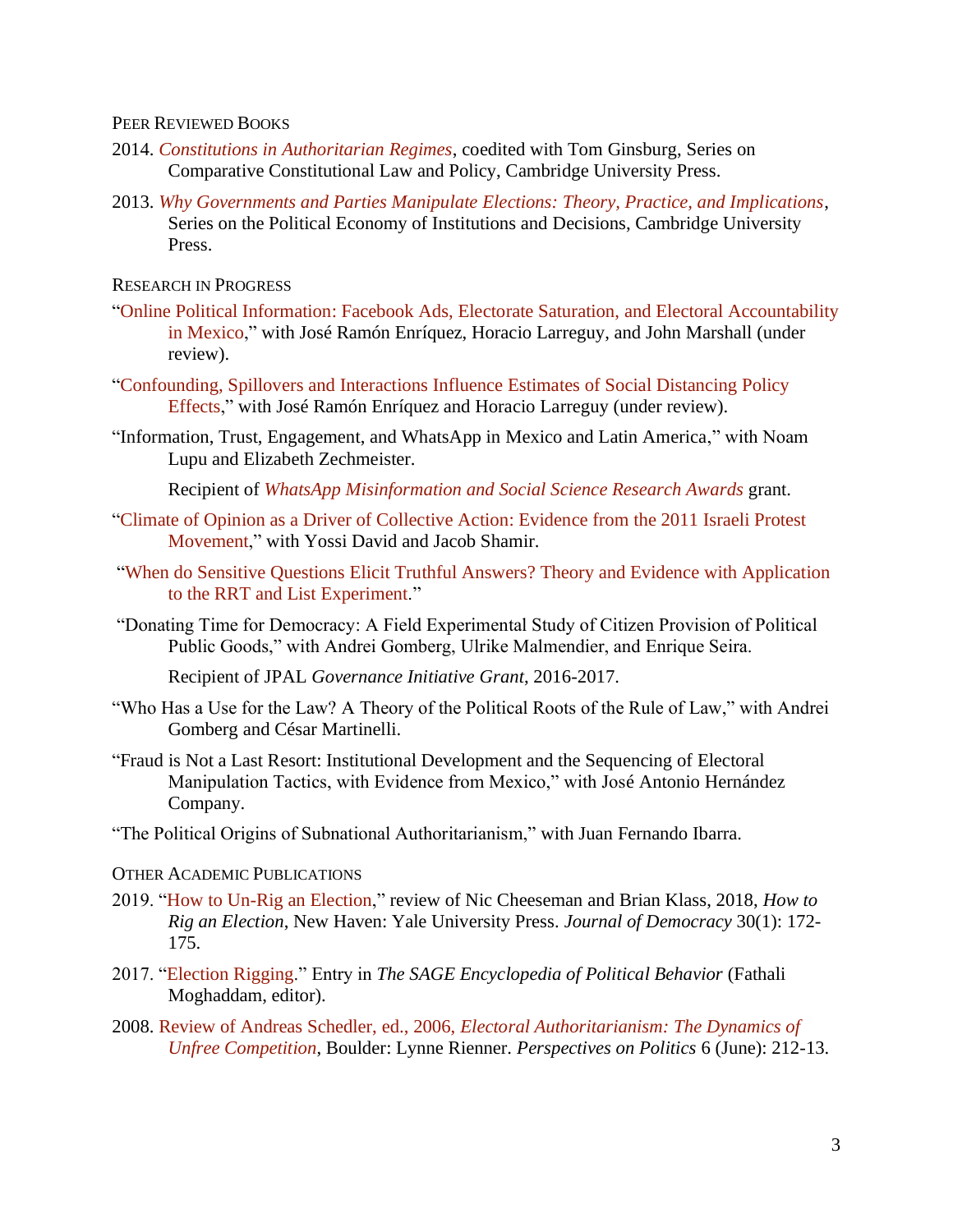**GRANTS** 

- 2021. Anonymous Foundation, in support of "Promoting Democracy in Mexico," with José Ramón Enríquez, John Marshall, and Horacio Larreguy.
- 2020. Inter-American Development Bank, in support of "Understanding the Effects of Covid-19," with Cristina Parilli, Déborah Martínez V., and Carlos Scartascini.
- 2019. Inter-American Development Bank, in support of "Audits, Civic Participation, and Trust," with José Ramón Enríquez, Phil Keefer, Horacio Larreguy, John Marshall, and Carlos Scartascini.
- 2018. *[WhatsApp Misinformation and Social Science Research Award](https://www.whatsapp.com/research/awards/announcement/)*, in support of "Information, Trust, Engagement, and WhatsApp in Mexico and Latin America," with Noam Lupu and Elizabeth Zechmeister.
- 2018. ConTex *[Collaborative Research Grant](http://www.contex.utsystem.edu/funding/)* in support of "How Do Vote-Buying Attempts Influence Voters, Elections, and the Quality of Democracy in Mexico?" with Kenneth Greene.
- 2017. Matías Romero Program for Joint Research (short stay visiting scholar program, UT Austin). Declined.
- 2016. JPAL *Governance Initiative Grant* in support of "Donating Time for Democracy" project, with Andrei Gomberg, Enrique Seira, and Ulrike Malmendier.
- 2013. Division of Social Sciences Research Grant in support of experimental work on corruption, University of Chicago.
- 2010. Book Conference on *Why Parties and Governments Manipulate Elections*, sponsored by the Niehaus Center for Globalization and Governance, Woodrow Wilson School of Public and International Affairs, Princeton University.
- 2009. Norman Wait Harris Award, University of Chicago Center for International Studies.
- 2009. Center for Latin American Studies Junior Faculty Research Grant, University of Chicago.
- 2008. Division of Social Sciences Research Grant, University of Chicago.
- 2007. Division of Social Sciences Research Grant, University of Chicago.

FELLOWSHIPS AND COURTESY AFFILIATIONS

2021-2022. Visiting Fellow, Institute for Advanced Study in Toulouse.

2019. O'Gorman Scholars Program (summer visiting scholar program), Columbia University.

- 2011. National Fellow, Hoover Institution, Stanford University.
- 2015-2018. Associate Member, University of Chicago's Center for Latin American Studies.
- 2005-2006. Research Fellow, Center for Globalization and Governance (now Niehaus Center), Woodrow Wilson School of Public and International Affairs, Princeton University.
- 2005-2006. Visiting Scholar (by courtesy), New York University.
- 2005. Fellow, Ronald Coase Institute, Barcelona, Spain. September.

PROFESSIONAL SERVICE TO THE DISCIPLINE

2021. Program Committee Member Society for Institutional and Organizational Economics 25<sup>th</sup> Annual Conference.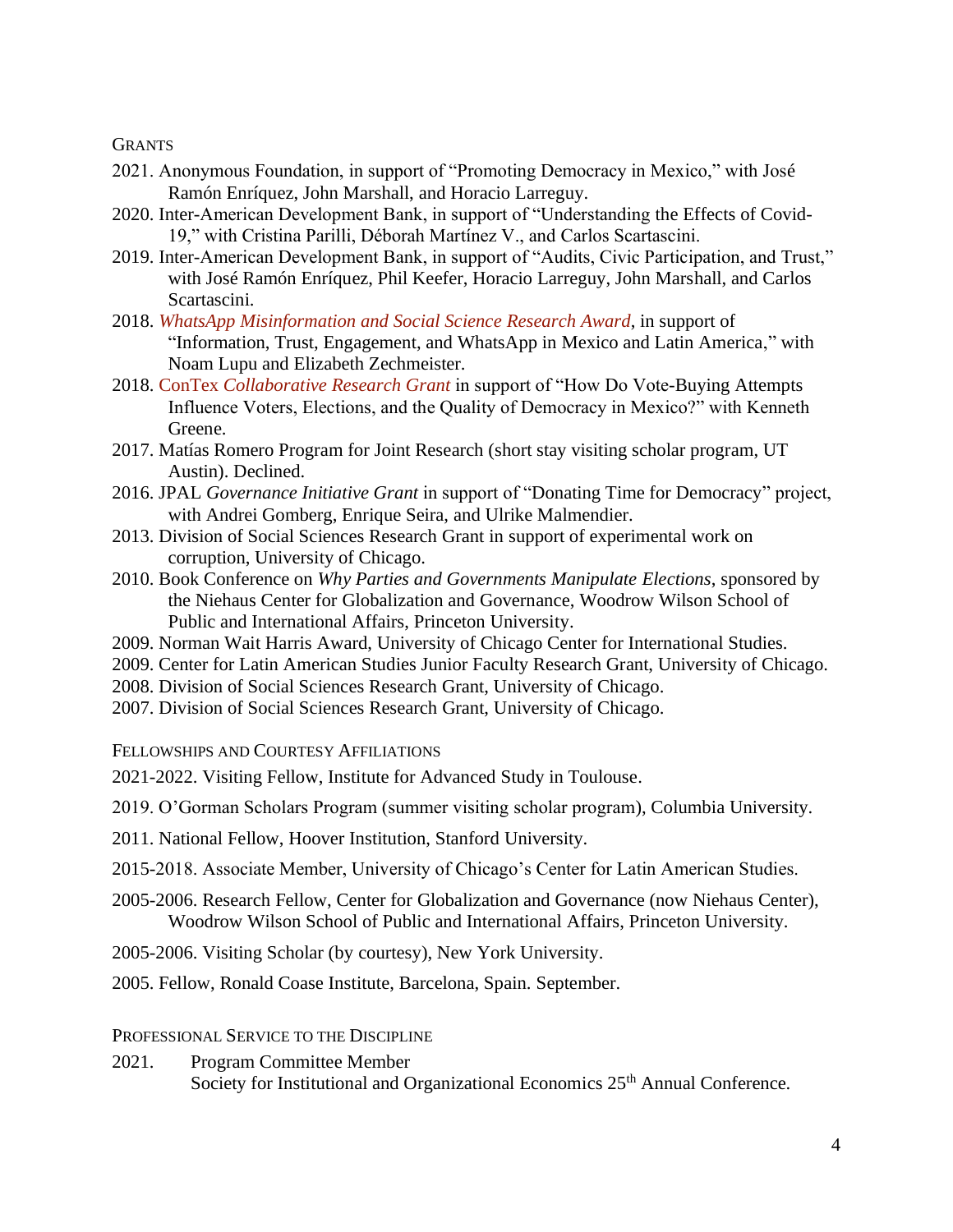| 2020-    | <b>Advisory Board Member</b><br>Latin American Public Opinion Project (LAPOP), Vanderbilt University.                                                                                                                                                                                                                                                                                                                                                                                    |
|----------|------------------------------------------------------------------------------------------------------------------------------------------------------------------------------------------------------------------------------------------------------------------------------------------------------------------------------------------------------------------------------------------------------------------------------------------------------------------------------------------|
| 2020.    | Committee Chair<br>Best Article Award, Democracy and Autocracy Section, American Political Science<br>Association.                                                                                                                                                                                                                                                                                                                                                                       |
| $2014 -$ | <b>Planning Committee Member</b><br>Comparative Study of Electoral Systems (CSES), Modules 5 and 6.                                                                                                                                                                                                                                                                                                                                                                                      |
| 2019.    | <b>Program Committee Member</b><br>Society for Institutional and Organizational Economics 23 <sup>rd</sup> Annual Conference,<br>Stockholm School of Economics.                                                                                                                                                                                                                                                                                                                          |
| 2018.    | <b>Council Member</b><br>American Political Science Association, three-year term.                                                                                                                                                                                                                                                                                                                                                                                                        |
| 2018.    | <b>Editorial Board Member</b><br>Política y Gobierno.                                                                                                                                                                                                                                                                                                                                                                                                                                    |
| 2017     | <b>Committee Member</b><br>McGillivray Best Paper Award, Political Economy Section, American Political<br>Science Association.                                                                                                                                                                                                                                                                                                                                                           |
| 2016.    | Co-Chair<br>Political Economy Section Division, American Political Science Association Annual<br>Meeting.                                                                                                                                                                                                                                                                                                                                                                                |
| 2015.    | Committee Chair<br>Sage Best Paper Award, Comparative Politics Section, American Political Science<br>Association.                                                                                                                                                                                                                                                                                                                                                                       |
|          | Reviewer for American Journal of Political Science, American Political Science Review,<br>Cambridge University Press, Comparative Political Studies, Economics and Politics,<br>Games and Economic Behavior, International Organization, Journal of Latin<br>American Politics, Journal of Politics, Latin American Politics and Society,<br>Perspectives on Politics, Public Choice, Research and Politics, TESS (Time Sharing<br>Experiments for the Social Sciences), World Politics. |

Former Editorial Board Member, *Journal of Election Technology and Systems (JETS/USENIX)*, edited by Walter Mebane and Dan Wallach, University of Michigan.

OTHER PROFESSIONAL SERVICE

ITAM

Editorial Committee Member, ITAM Center for Covid-19 (2020-) Chair, Department of Political Science (2018-) Member, Committee for the Validation of Foreign Studies and Degrees (2017-) Member, Institutional Review Board (2015-)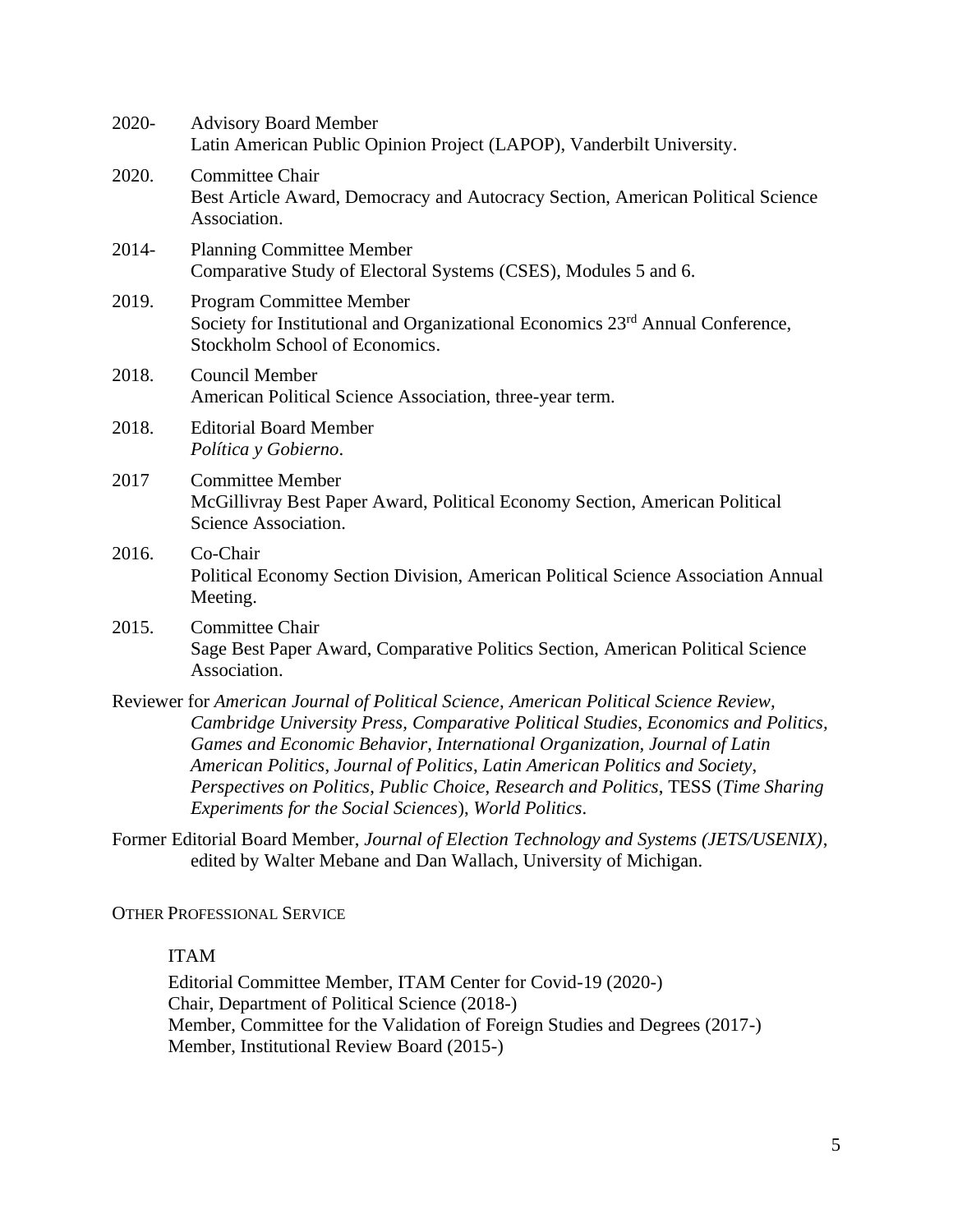UNIVERSITY OF CHICAGO

Methods Reform Committee, Department of Political Science, 2012. Search Committee, Target of Opportunity, Department of Political Science, 2007-2008. Admissions Committee, Department of Political Science, 2007 and 2012. Comparative Politics Workshop, Faculty Supervisor, 2012-Present. Center for Latin American Studies, Steering Committee. 2008-2010. Center for Latin American Studies, Faculty Associate, 2006-Present. Katz Center for Mexican Studies, Faculty Associate, 2006-Present. Committee on International Relations, Faculty Associate 2006-2009. Tinker Visiting Professorship Sitting Committee, 2006-2007 and 2007-2008. Lecturer in Latin American Studies Search Committee, Center for Latin American Studies, 2006-2007 and 2007-2008. Goettler Political Institutions Prize committee, April 2007.

### INVITED PRESENTATIONS

- 2021. European Center for Advanced Research in Economics and Statistics, Université Libre de Bruxelles, Belgium. Presenter.
- 2021. EGAP (Evidence in Government and Politics) [Priority Theme Seminar Series on](https://egap.org/resource/priority-theme-seminar-series-political-polarization-and-municipal-government-accountability-during-the-covid-19-pandemic-in-mexico/)  [Democracy, Conflict, and Polarization.](https://egap.org/resource/priority-theme-seminar-series-political-polarization-and-municipal-government-accountability-during-the-covid-19-pandemic-in-mexico/) Presenter.
- 2021. 6<sup>th</sup> [Pyrenean Interdisciplinary Research Event,](https://www.iast.fr/conferences/2021-6th-pyrenean-interdisciplinary-research-event-piren) Institute for Advanced Study of Toulouse, Béziers, France. Presenter.
- 2021. Institute for Advanced Study in Toulouse, Tuesday Seminar, France. Presenter.
- 2021. University of Essex, United Kingdom. Presenter.
- 2019. UCSD-ITAM Applied Economics Conference, Mexico City. Presenter.
- 2019. University of Michigan, Center for Political Studies. Presenter.
- 2019. Princeton University, Clientelism Revisited workshop. Presenter.
- 2018. Oxford / Nuffield Center for Experimental Social Sciences and Universidad de Santiago, Santiago, Chile. Presenter.
- 2018. University of Texas at Austin, Mexico's Political Earthquake: The 2018 Elections, Democracy, and Binational Relations Conference. Presenter.
- 2018. SeLab Consortium, Vanderbilt University. Discussant.
- 2018. Emory Asheville Political Economy Conference. Presenter.
- 2018. University of Virginia, Lansing B. Lee, Jr. Seminar in Global Politics. Presenter.
- 2017. Universidad de los Andes, Liderazgo x Bogotá Program. Bogotá, Colombia. Presenter.
- 2017. Universidad de los Andes, Programa de Alto Gobierno. Bogotá, Colombia. Presenter.
- 2017. International Conference on Fiscal Modernization, Anti-Corruption Policy, and Peacebuilding, Government of Colombia, Auditoría General de la Nación. Bogotá, Colombia. Presenter.
- 2017. Centro de Investigación y Docencia Económicas (CIDE), Mexico, Center for Political Studies Seminar. Presenter.
- 2017. Vanderbilt University, Nashville, Comparative Politics Speaker Series. Presenter.
- 2016. University of Chicago Law School, Conference on Guest Workers. Presenter.
- 2016. Washington University, St. Louis, seminar talk, Political Science Department. Presenter.
- 2016. INAI (National Institute for Access to Information) Forum on Corruption and Transparency, Mexico City, Mexico. Presenter.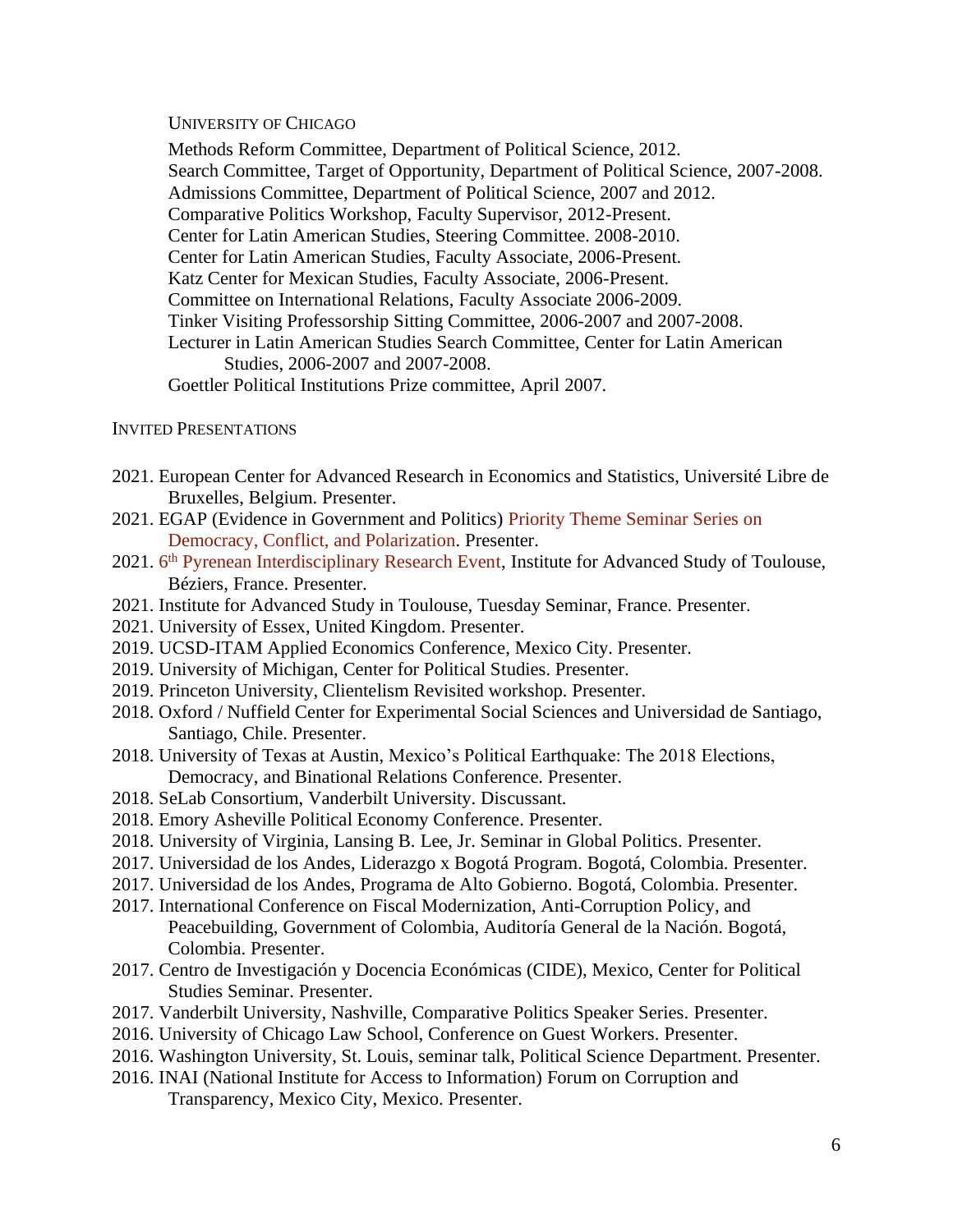- 2016. Forum on Independent Candidacies, ITAM, Mexico City, Mexico. Speaker.
- 2015. Gothenburg University, Gothenburg, Sweden. Presenter.
- 2015. National Chengchi University, Taipei, Taiwan. Presenter.
- 2015. Centro de Investigación y Docencia Económicas (CIDE), Mexico, Political Science Workshop. Presenter.
- 2014. Wharton School, Financial Institutions Center, and Faculty of Management, University of Warsaw. Conference on Institutions, Culture, and Long-Term Economic Effects, Warsaw, Poland. Presenter.
- 2014. New York University, Department of Politics, Comparative Politics Workshop. Presenter.
- 2014. George Mason University, Public Choice Seminar. Presenter.
- 2013. Tel Aviv University, Department of Political Science. Presenter.
- 2013. Hebrew University of Jerusalem. Department of Political Science. Presenter.
- 2013. New Economic School and Higher School of Economics, Moscow. International Conference on Culture, Diversity, and Development. Presenter.
- 2013. Higher School of Economics, National Research University, Moscow, Center for the Study of Institutions and Development. Presenter.
- 2013. Harvard University. Harvard Conference on Election Fraud. Presenter.
- 2013. Higher School of Economics, National Research University, Moscow, Russian Summer School on Institutional Analysis. Presenter.
- 2013. University of California, San Diego. Comparative Politics Speaker Series and Center for U.S.-Mexican Studies, IR/PS. Presenter.
- 2013. University of Wisconsin, Madison, Political Economy Colloquium. Presenter.
- 2013. Global Organization of Parliamentarians Against Corruption, Fifth Global Conference. Manila, Philippines. Presenter.
- 2012. Angara Centre for Law and Economics. Manila, Philippines. Presenter.
- 2012. Universidad de los Andes, Programa de Alto Gobierno. Workshop on Corruption. Bogotá, Colombia. Presenter.
- 2012. Northwestern University, Political Parties Working Group. Presenter.
- 2012. University of Chicago Law School. Conference on Law and Development of Middle-Income Countries. Discussant.
- 2012. Northwestern University School of Law, Faculty External Workshop Series. Presenter.
- 2012. Yale University, Yale Center for Globalization. Global Commission on Elections, Democracy and Security Workshop.
- 2012. University of Texas at Austin. Comparative Politics Workshop. Presenter.
- 2011. International Anti-Corruption Summit, United Nations (UNODC) and Government of Colombia, Procuraduría General de la Nación. Bogotá, Colombia. Presenter.
- 2011. Northwestern University and University of Chicago, Political Economy in the Chicago Area (PECA) Conference. Gleacher Center. Presenter.
- 2011. Juan March Institute, Center for Advanced Study in the Social Sciences. Madrid, Spain. Presenter and discussant.
- 2011. Universidad de los Andes, Programa de Alto Gobierno. Workshop on Corruption. Bogotá, Colombia. Presenter.
- 2011. University of California, Los Angeles. Comparative Politics Seminar. Presenter.
- 2011. Asian Development Bank, Conference on Development Issues in Asia. Manila, Philippines. Presenter.
- 2010. Harvard-MIT Political Economy Seminar. Presenter.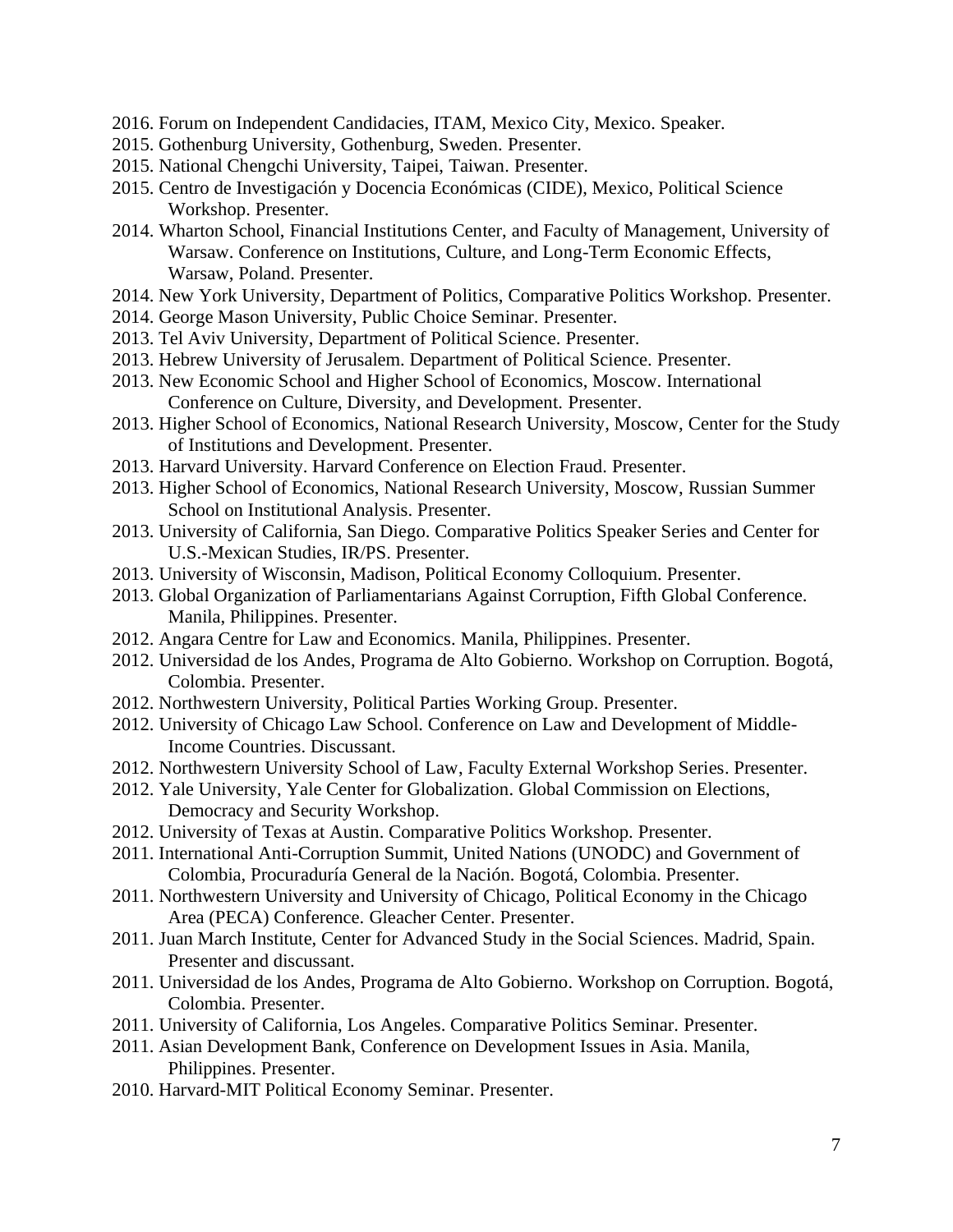- 2010. Public Choice Seminar, George Mason University. Presenter.
- 2010. Higher School of Economics, National Research University, Moscow, RCI Workshop Faculty and Presenter. Presenter.
- 2009. University of Illinois at Urbana-Champaign, Comparative Politics Workshop. Presenter.
- 2008. Peking University, China Center for Economic Research, RCI Workshop Faculty and Presenter. Presenter.
- 2008. Yale University, Leitner Political Economy Seminar. Presenter.
- 2008. Northwestern University and University of Chicago, Political Economy in the Chicago Area (PECA) Conference. Gleacher Center. Presenter.
- 2008. Singapore National University, RCI Workshop Faculty and Presenter.
- 2007. University of British Columbia, Peter Wall Center for Advanced Studies, Corruption and Democracy Conference. Presenter.
- 2007. Yale University. Elections and Political Identities in New Democracies Conference, Yale Program on Democracy, Discussant.
- 2007. University of Wisconsin at Madison, Political Economy Colloquium. Presenter.
- 2007. University of Chicago. Political Economy Workshop. Presenter.
- 2006. University of Chicago. Ronald Coase Institute Alumni Conference. Presenter.
- 2006. MIT-Utah Vote Fraud Conference. Salt Lake City, UT. Presenter.
- 2006. Harvard University. David Rockefeller Center for Latin American Studies. Presenter.
- 2005. Yale University. Comparative Politics Seminar. Presenter.
- 2005. Princeton University. International Relations Colloquium. Presenter.

PRESENTATIONS AT DISCIPLINARY CONFERENCES

- 2005-2018: American Political Science Association Annual Meeting, Midwest Political Science Association Annual Meeting, International Studies Association Annual Meeting, Latin American Studies Association Annual Convention, Society for International and Organizational Economics, Social Science History Association Annual Conference, International Society for New Institutional Economics Meeting, Society for Institutional and Organizational Economics Annual Conference.
- 2013. Empirical Implications of Theoretical Models mini-conference, Chicago.

### **TEACHING**

### ITAM

Causal Inference (undergraduate lecture course, 2014-)

Culture and Development (undergraduate seminar, 2017-)

Political Economy of Corruption and Development (undergraduate lecture course, 2014-)

Culture, Historical Legacies, and Political Economy (upper level undergraduate seminar, 2015-)

Experiments in Political Economy (upper level undergraduate seminar, 2016-) Institutional Economics (graduate seminar, MA Program in Applied Economics, 2017-)

### UNIVERSITY OF CHICAGO

Causal Inference (PhD seminar, 2014)

Political Economy of Corruption and Development (PhD seminar, 2012, 2013, and 2014) Undemocratic Elections (PhD seminar, 2009, 2012, and 2013)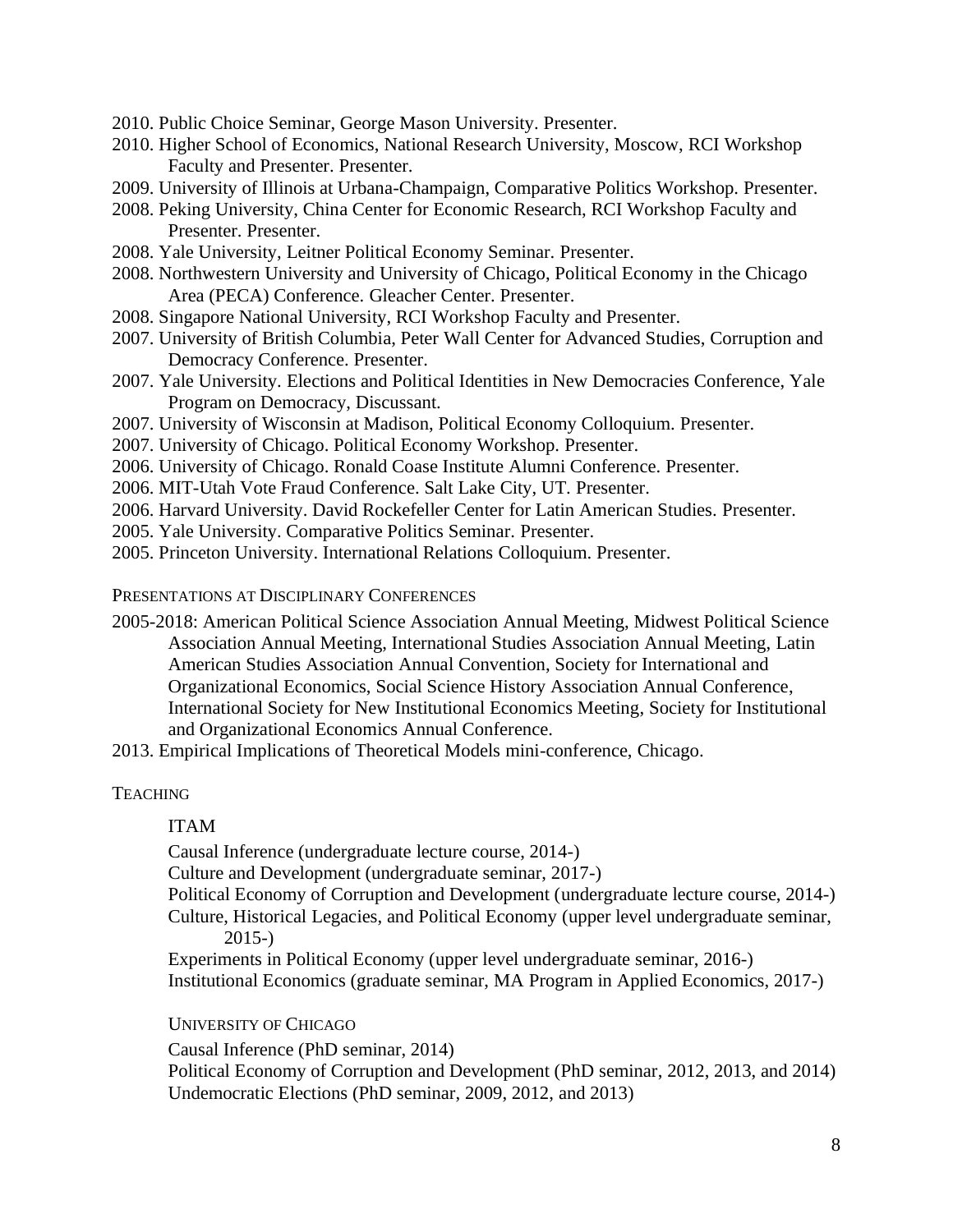Political Economy of Development: Selected Topics (PhD seminar, 2007, 2008, and 2011)

Research Approaches in Political Science (PhD seminar, 2007 and 2008)

Introduction to the Political Economy of Development (undergraduate lecture course, 2007-2009 and 2011-2013)

Social Science Inquiry (undergraduate lecture course, 2007-2009 and 2011-2014)

UNIVERSIDAD DE LOS ANDES (BOGOTÁ, COLOMBIA)

Corruption, Government, and Development (Summer 2011, 2012, and 2014)

OXFORD / NUFFIELD CENTER FOR EXPERIMENTAL SOCIAL SCIENCES (SANTIAGO, CHILE) Causal Inference and Experimental Design (Summer 2018)

### PROFESSIONAL MEMBERSHIPS

American Political Science Association Midwest Political Science Association Latin American Studies Association Society for Institutional and Organizational Economics American Economic Association

### PHD STUDENT ADVISING

External Examiner for Alejandro García Magos, University of Toronto, Toronto, Canada, Department of Political Science, PhD 2019.

Dissertation committee member for Adrián Lucardi, Washington University, St. Louis, MO, USA, Department of Political Science, PhD 2016.

#### DEPARTMENT OF POLITICAL SCIENCE (UNIVERSITY OF CHICAGO)

Dissertation committee member for Juan Fernando Ibarra, PhD 2016 (now Faculty Member, Department of Political Science, Colgate University)

Dissertation committee member for José Antonio Hernández Company, PhD 2015 (now Assistant Professor at School of Government, Instituto Tecnológico de Monterrey, Mexico City)

Dissertation committee member for Lauren Duquette-Rury, PhD 2011 (now Assistant Professor of Sociology, University of California, Los Angeles)

Dissertation committee member for Manuel Viedma, PhD 2014

Dissertation committee member for Milena Ang, PhD candidate

Dissertation committee member for Chris Haid, PhD candidate

Dissertation committee member for Dina Rasheed, PhD candidate

OTHER DEPARTMENTS (UNIVERSITY OF CHICAGO)

Dissertation committee member for Miguel Díaz, Booth School of Business, PhD 2009 (now Economics Researcher at the Central Bank of Mexico)

Dissertation committee member for Jorge Fábrega, Harris School of Public Policy, PhD 2009 (now Assistant Professor of Government, Universidad Adolfo Ibáñez, Santiago, Chile)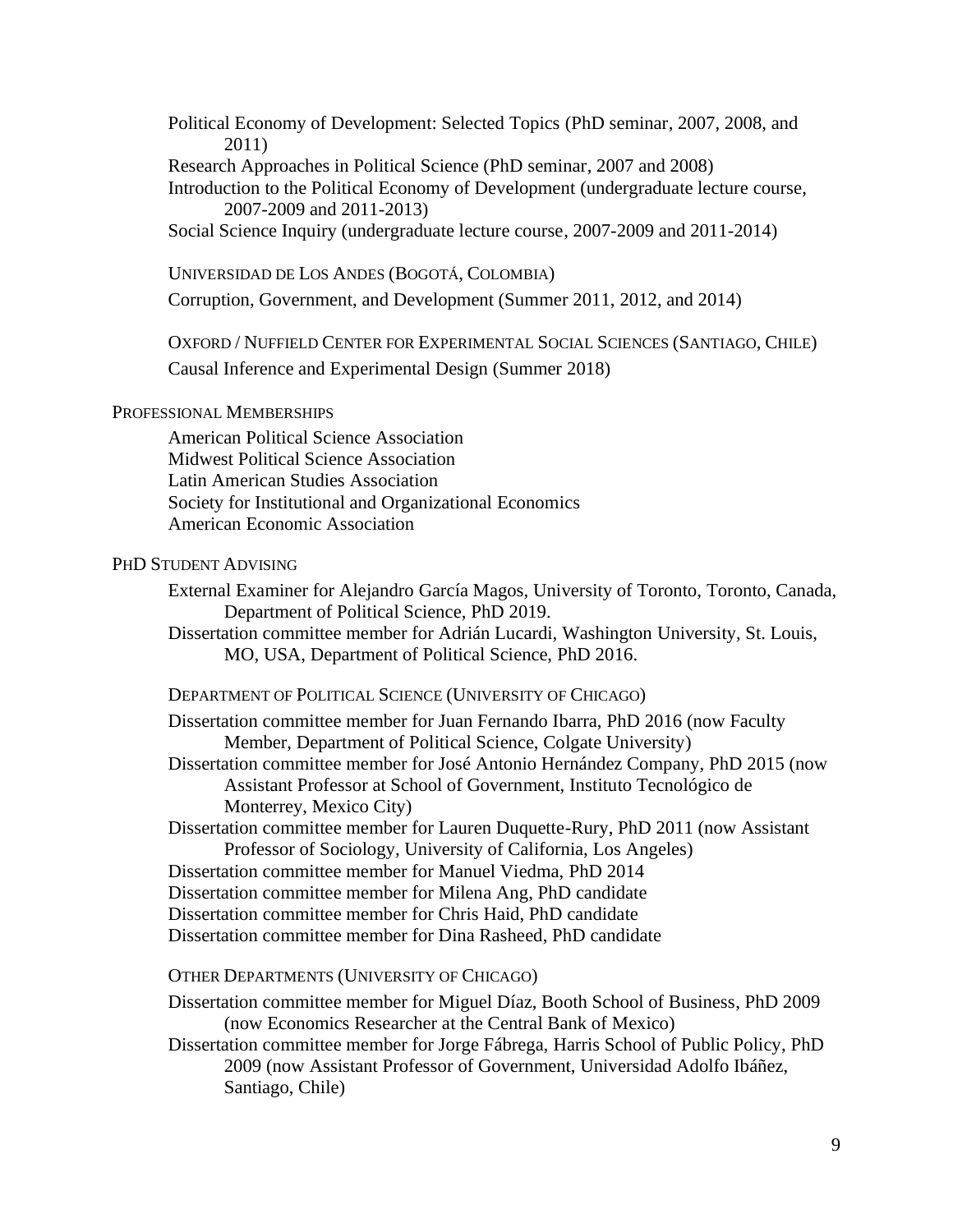Dissertation committee member for Dimitris Batzilis, Department of Economics, PhD 2015

MA STUDENT ADVISING

#### ITAM-CIE

Julia Smith, MA in Economics (entering PhD in Government at Harvard University in the fall of 2016)

Marc Grau, MA in Economics

UNIVERSITY OF CHICAGO

Thesis advisor for MA in Social Sciences, Joel Capellan (now PhD student at City University of New York, Program in Criminal Justice)

Thesis advisor for MA in Social Sciences, Joe Florence (now PhD student at Cornell University, Department of Political Science)

Thesis advisor for MA in Social Sciences, Milagros Ruete

Thesis advisor for MA in International Relations, Alejandro Chacoff

Thesis advisor for MA in International Relations, Emily Donelson

Thesis advisor for MA in International Relations, Andrea Escobedo Lastiri

Thesis advisor for MA in International Relations, Brooke Olsen

Thesis advisor for MA in International Relations, Chris Pericak

Thesis advisor for MA in Public Policy, Harris School of Public Policy, Rita Costa (now at Human Development Network, World Bank)

### SELECTED MEDIA COVERAGE OF RESEARCH

- 2021. *VoxDev – Institutions and Political Economy*. ["The impact of human error in vote tallies:](https://voxdev.org/topic/institutions-political-economy/impact-human-error-vote-tallies-evidence-mexico)  [Evidence from Mexico"](https://voxdev.org/topic/institutions-political-economy/impact-human-error-vote-tallies-evidence-mexico) (with Cristian Challú and Enrique Seira).
- 2017. *El Tiempo* (Colombia). Interviewed by Martha Soto, editor, Research Unit. ["Corrupción:](https://www.youtube.com/watch?v=EV51wiVjfRc&feature=youtu.be)  [ese mal insufrible"](https://www.youtube.com/watch?v=EV51wiVjfRc&feature=youtu.be) (video, in Spanish).
- 2017. *Vox*. ["A fresh solution to the 'vetting' problem: make refugees accountable for one](https://www.vox.com/the-big-idea/2017/4/10/15226110/vetting-refugees-terrorism-security-borders)  [another,"](https://www.vox.com/the-big-idea/2017/4/10/15226110/vetting-refugees-terrorism-security-borders) April 10, with Tom Ginsburg.
- 2014. *SAGE Social Science Space*. ["Tracking the Provenance of Corruption"](http://connection.sagepub.com/blog/industry-news/2014/10/29/tracking-the-provenance-of-corruption/) (interview by Michael Todd).
- 2012. *Enfoque*, Sunday magazine of *Reforma* newspaper, Mexico, ["5 Millones de Votos,](http://media.wix.com/ugd/ffc6ec_fd99006970034a449e648523043827ab.pdf)  [¿Comprados?",](http://media.wix.com/ugd/ffc6ec_fd99006970034a449e648523043827ab.pdf) July 15 (in Spanish). [English version](http://themonkeycage.org/2012/07/10/could-the-pri-have-bought-its-electoral-result-in-the-2012-mexican-election-probably-not/) in *The Monkey Cage.*
- 2011. *Esquire Magazine*, Russia, ["No Choice,"](http://esquire.ru/elections) December 1 (in Russian).
- 2009. *The Washington Post*, ["What's the Big Idea?"](http://www.washingtonpost.com/wp-dyn/content/article/2009/07/02/AR2009070201938.html?referrer=emailarticle) Sunday Outlook, July 5, p.B5.

#### OTHER EXPERIENCE

Analyst, McKinsey & Company, 1996-1998.

Projects: Fuels policy, optimization modeling of Mexican energy sector, financial valuation of public companies.

Hugo García Prize, 1998 (awarded to one member of Analyst class).